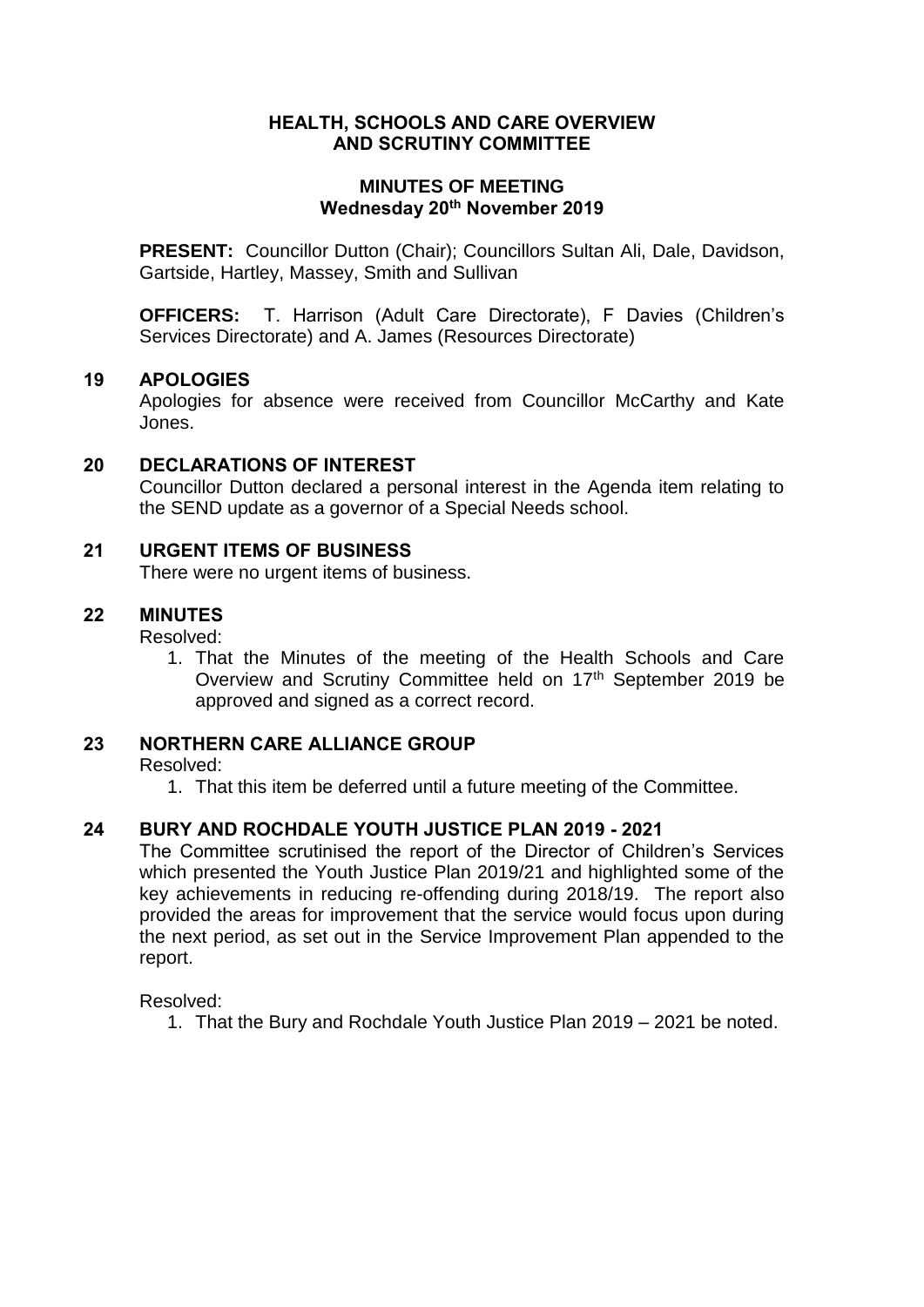# **25 SEND UPDATE**

The Committee scrutinised the report of the Director of Children's Services which provided information on numbers and costs of Rochdale children with special education needs who are travelling out of borough to access education. This report summarised government reported data to January 2019 and council SEN projected spend up to the 2019/20 financial year.

Resolved:

1. That the SEND update be noted.

# **26 DISABLED FACILITIES GRANTS AND ASSOCIATED ASSISTANCE POLICY**

The Committee scrutinised the report of the Director of Adult Care which provided an update in relation to Disabled Facilities Grants (DFG) which are governed by the Housing Grants Construction and Regeneration Act 1996. The legislation is quite specific in certain aspects, but more open to interpretation in others. The Disabled Facilities Grants and Associated Assistance Policy has been written to clarify how the legislation will be implemented and formalises what is currently custom and practice.

Resolved:

1. That the Disabled Facilities Grants and Associated Assistance Policy be noted and supported for publication.

# **27 ADULT CARE MARKET OVERSIGHT AND SUFFICIENCY REPORT**

The Committee scrutinised a report which provided details of the Adult Care Service commissions external provider services to deliver a range of care services to adults with eligible social care needs and that the Adult Care commissioning team assures the quality of these services.

The Committee had requested quarterly updates on quality assurance information for the services commissioned by the Adult Care service. Appendix 1 of the report provided the information for quarter two in 2019/20 July – September 2019.

Resolved:

1. That the Adult Care Market Oversight and Sufficiency report be noted.

# **28 ADULT, CHILDREN & PUBLIC HEALTH DIRECTORATE PLANS 2019-20 QUARTER 2 PERFORMANCE UPDATE**

The Committee scrutinised a report which reported progress at the end of Quarter 2 (1st July – 30th September 2019) towards achievement of the targets contained in the Adult Care Directorate Plan 2019-20, Children's Services Directorate Plan 2019-20 and Public Health Directorate Plan 2019- 20.

Resolved:

1. That the Adult, Children & Public Health Directorate Plans 2019-20 Quarter 2 Performance Update be noted.